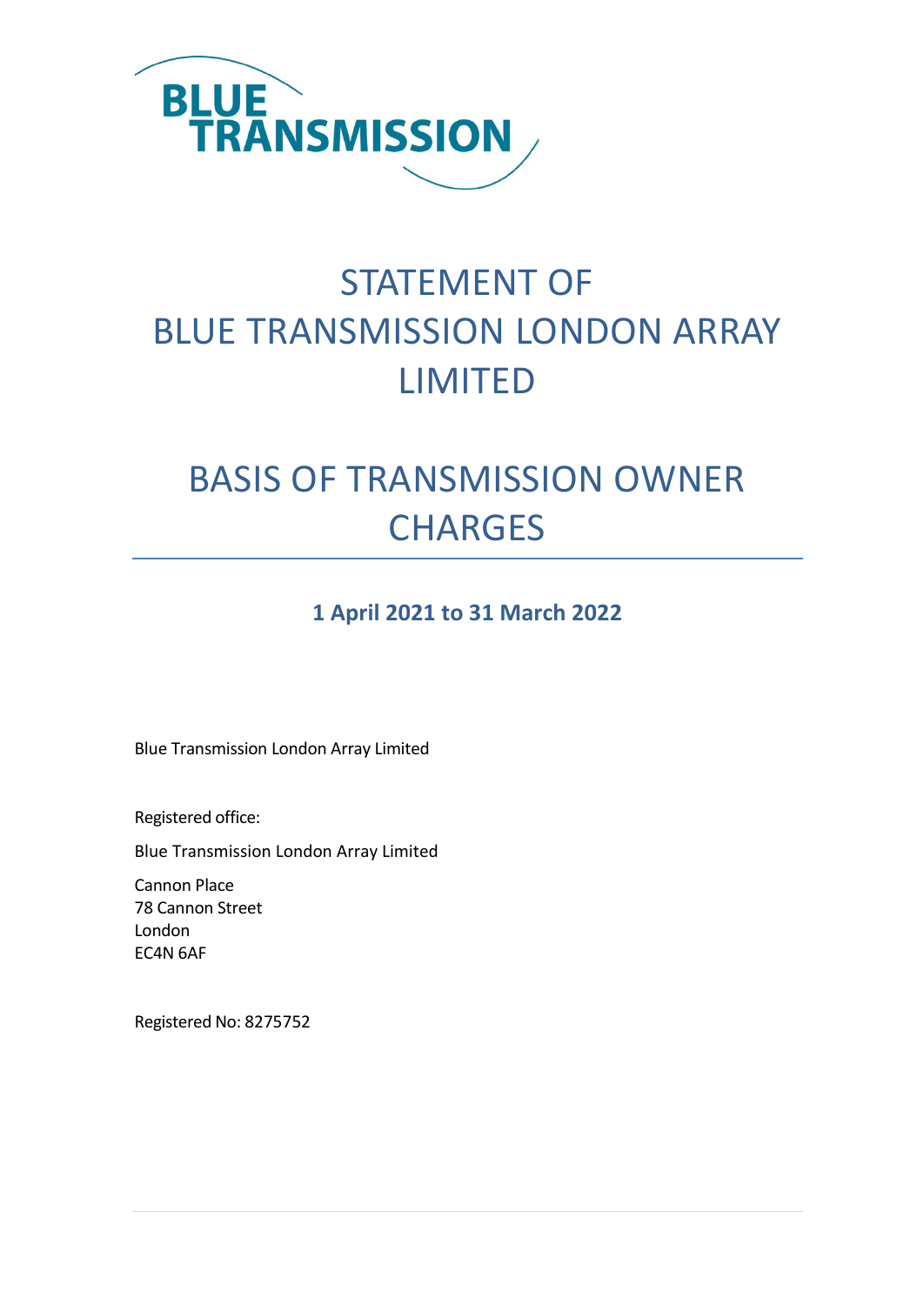### **Contents**

| <b>Introduction</b> | Page 4 |
|---------------------|--------|
| <b>Principles</b>   | Page 6 |

# **Methodology for calculating:**

| <b>Transmission Owner Revenue Restriction (TO General</b><br>$\bullet$<br><b>System charges)</b><br><b>Transmission Owner Revenue Restriction (TO Site-Specific</b><br>$\bullet$<br><b>System charges)</b> |                                                  |         |
|------------------------------------------------------------------------------------------------------------------------------------------------------------------------------------------------------------|--------------------------------------------------|---------|
|                                                                                                                                                                                                            |                                                  |         |
| $\bullet$                                                                                                                                                                                                  | <b>Other Charges - Excluded Services Charges</b> | Page 8  |
| $\circ$                                                                                                                                                                                                    | <b>Application fees</b>                          | Page 8  |
| $\circ$                                                                                                                                                                                                    | <b>Feasibility study fees</b>                    | Page 9  |
| $\circ$                                                                                                                                                                                                    | <b>Abortive works charges</b>                    | Page 9  |
| $\circ$                                                                                                                                                                                                    | <b>De-energisation and disconnection charges</b> | Page 10 |
| $\circ$                                                                                                                                                                                                    | <b>Charges for outage changes</b>                | Page 10 |
| $\Omega$                                                                                                                                                                                                   | <b>Miscellaneous</b>                             | Page 11 |
| <b>Glossary</b>                                                                                                                                                                                            |                                                  | Page 12 |
| <b>Appendices</b>                                                                                                                                                                                          |                                                  |         |
| <b>Values of charging parameters</b>                                                                                                                                                                       |                                                  | Page 13 |
| <b>Application fees</b>                                                                                                                                                                                    | <b>Market based charge-out rates</b>             | Page 15 |
|                                                                                                                                                                                                            |                                                  |         |

**Page 16**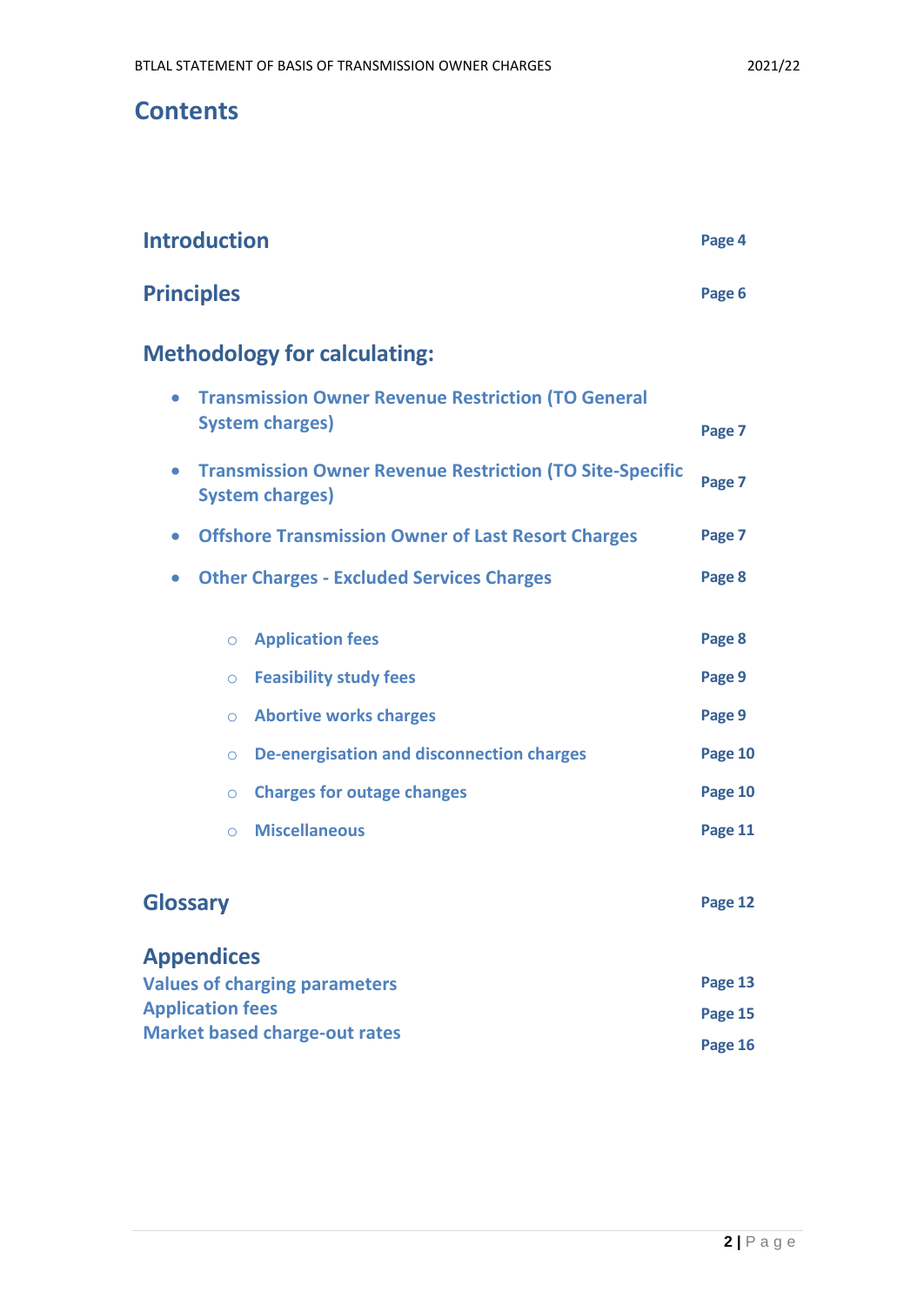### STATEMENT OF

### BLUE TRANSMISSION LONDON ARRAY LIMITED

### BASIS OF TRANSMISSION OWNER CHARGES

This statement is produced by Blue Transmission London Array Limited (BTLAL), the Offshore Transmission Owner (OFTO), which sets out the basis of charges for the provision by BTLAL to National Grid Electricity System Operator Limited (NGESO) (the GB System Operator, GBSO) of transmission services as specified in the Offshore Electricity Transmission Licence and System Operator Transmission Owner Code (STC).

This Statement is effective from 1 April 2021.

The charges shall consist of TO General System Charges, TO Site-Specific Charges, Offshore Transmission Owner of Last Resort Charges and Other Charges as set out in this statement.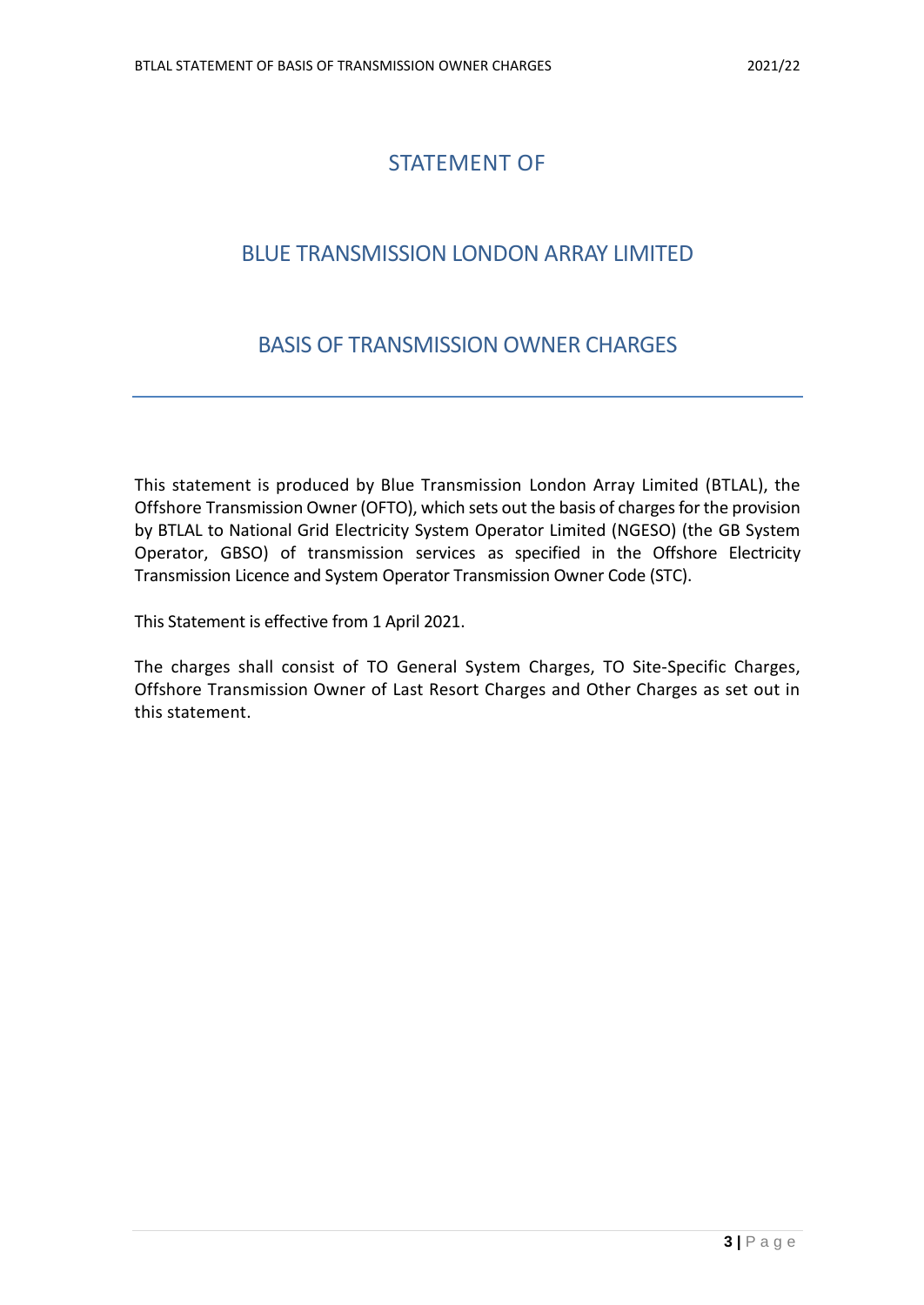### **Introduction**

BTLAL is obliged, under Amended Standard Condition E12 – J9 (Basis of Transmission Owner Charges) of its Licence, to prepare and submit to the Authority in a form approved by the Authority, a statement setting out the basis upon which charges will be made for:

- a) provision of transmission owner services;
- b) connection to BTLAL's transmission system in such form and detail as shall be necessary to enable NGESO to make a reasonable estimate of the charges to which it would become liable for the provision of BTLAL's services; and
- c) outage changes.

Amended Standard Condition E12 – J9 requires that the statement shall in respect of connection to the licensee's (BTLAL) transmission system include:

- *a) a schedule listing those items (including the carrying out of works and the provision and installation of electric lines or electrical plant or meters) of significant cost liable to be required for the purpose of connection (at entry or exit points) to the licensee's transmission system for which site specific charges may be made or levied and including (where practicable) indicative charges for each such item and (in other cases) an explanation of the methods by which and the principles on which such charges will be calculated*
- *b) the methods by which and the principles on which site specific charges will be made in circumstances where the electric lines or electrical plant to be installed are (at the licensee's discretion) of greater size or capacity than that required;*
- *c) the methods by which and the principles on which any charges (including any capitalised charge) will be made for maintenance, replacement and repair required of electric lines, electrical plant or meters provided and installed for making a connection to the licensee's transmission system;*
- *d) the methods by which and the principles on which any charges will be made for disconnection from the licensee's transmission system and the removal of electrical plant, electric lines and ancillary meters following disconnection; and*
- *e) such other matters as shall be specified in directions issued by the Authority from time to time for the purpose of this Amended Standard condition E12 – J9.*

Site specific charges for those items referred to above shall be set at a level which will enable the licensee to recover:

- *a) the appropriate proportion of the costs directly or indirectly incurred in carrying out any works, the extension or reinforcement of the licensee's transmission system or the provision and installation, maintenance, replacement and repair or (as the case may be) removal following disconnection of any electric lines, electrical plant, meters or other items; and*
- *b) a reasonable rate of return on the capital represented by such costs.*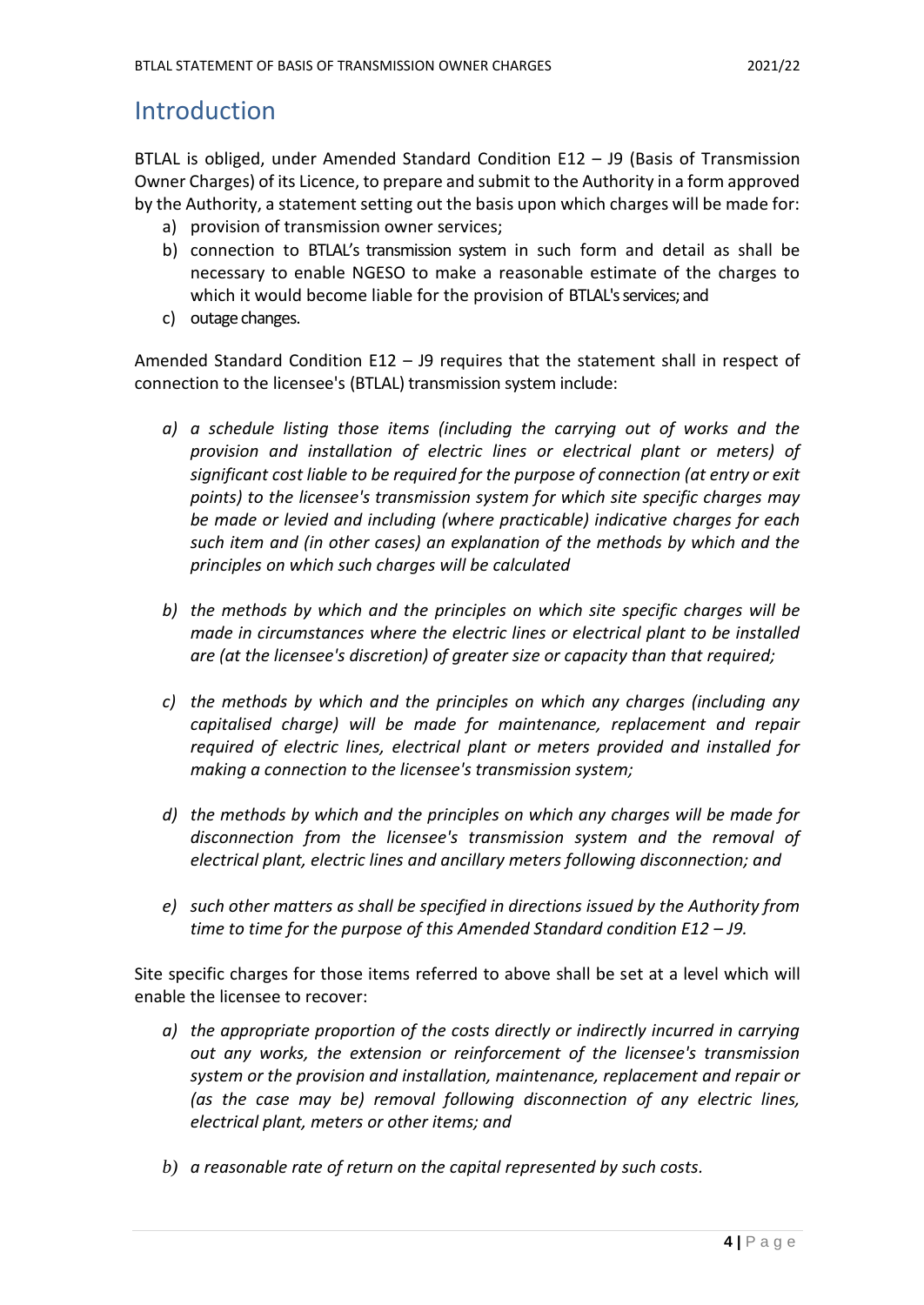Amended Standard Condition E12-J9 permits and, where appropriate, requires that BTLAL:

- a) may periodically revise this statement, and shall at least once in every year this licence is in force make any necessary revisions to this statement in order that the information set out in the statement shall continue to be accurate in all material respects, as required by clause 7 of Amended Standard Condition E12-J9;
- b) is required to send a copy of this statement and each revision of this statement to the Authority and shall publish this statement on its website, as required by clause 8 of Amended Standard Condition E12-J9.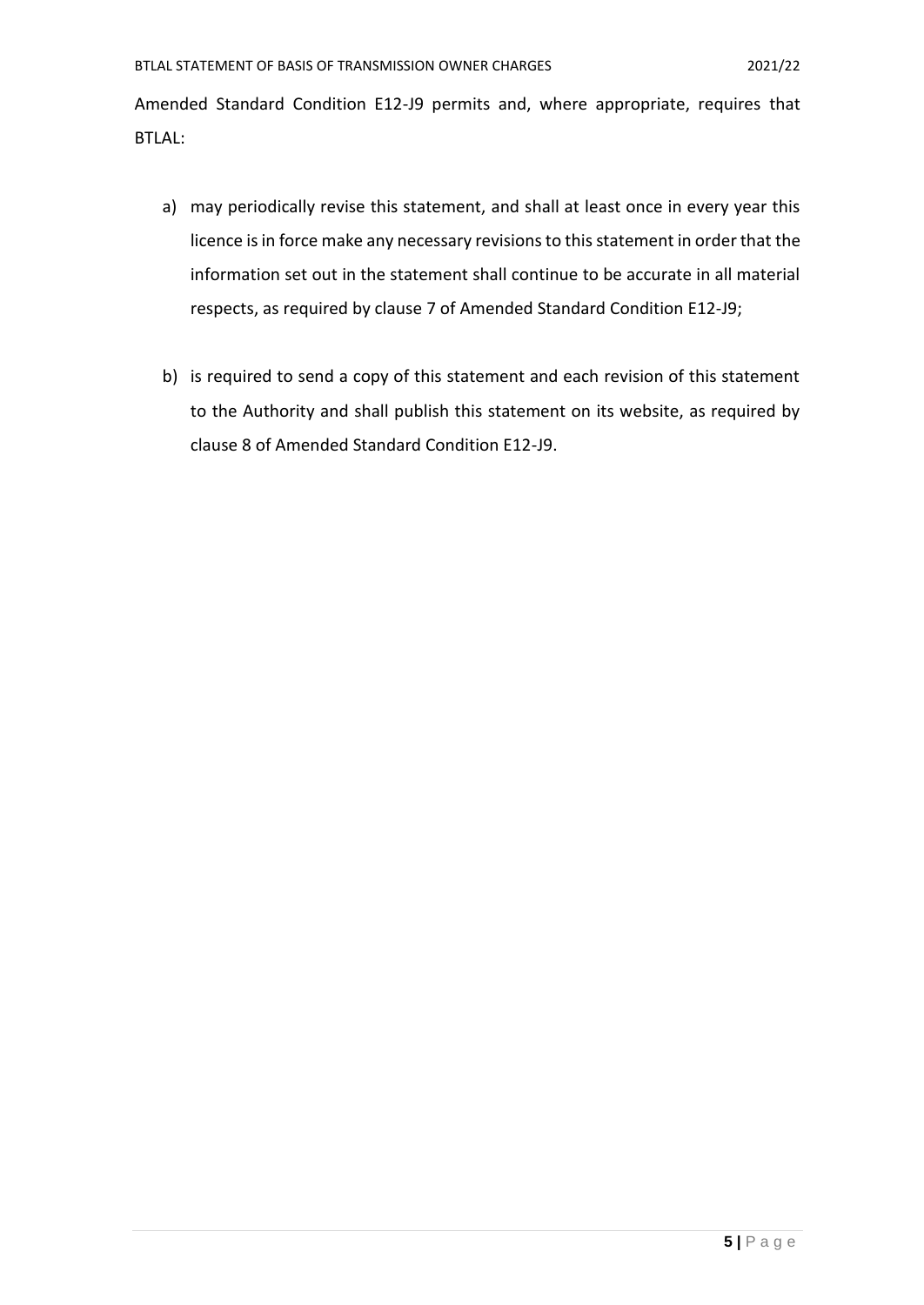# **Principles**

This statement sets out BTLAL's charges for the provision of transmission services to NGESO, in its capacity as National Electricity Transmission System Operator (NETSO).

The STC permits BTLAL to charge for its services under a number of headings: TO General System Charges; TO Site-Specific charges; Offshore Transmission Owner of Last Resort Charges and Other Charges.

BTLAL must identify and classify its assets into one of two charging categories – TO General System Charges and TO Site-Specific Charges. BTLAL has identified all of its assets as being attributable to the **TO General System Charges** category and therefore BTLAL does not have any **TO Site-Specific Charges**. The TO General System charges are designed to recover the cost of the OFTO assets acquired by BTLAL over the 20 year life of the revenue entitlement under the Offshore Electricity Transmission Licence.

If BTLAL is given a Direction under Standard Condition E21 (Offshore Transmission Owner of Last Resort) of the Offshore Electricity Transmission Licence, then it is eligible to charge for services rendered in accordance with these conditions. The principles for charging **Offshore Transmission Owner of Last Resort Charges** are set out later in this statement – see "Offshore Transmission Owner of Last Resort Charges" later in this statement.

BTLAL may at the request of NGESO carry out other work, which is not covered by the TO General System Charges or Offshore Transmission Owner of Last Resort Charges, including, for example, outage rescheduling. The principles for calculating such **Other Charges** are also set out in this statement – see "Other Charges – Excluded Services Charges" later in this statement.

The **TO General System Charges** are charges that relate to the recovery of costs incurred in respect of BTLAL's entire transmission infrastructure from the 33kV collector cable connections at the transformer LV terminals located on the two offshore platforms through to the 400kV busbar clamping points which connects to the National Grid Electricity Transmission plc (NGET) owned onshore transmission network at Cleve Hill. The principles adopted in determining the TO General System Charges are explained in the section "Transmission Owner Revenue Restriction" outlined later in this statement.

The methodology for calculating the TO General System Charges, TO Site-Specific Charges, the Offshore Transmission Owner of Last Resort Charges and Other Charges is set out on the following pages.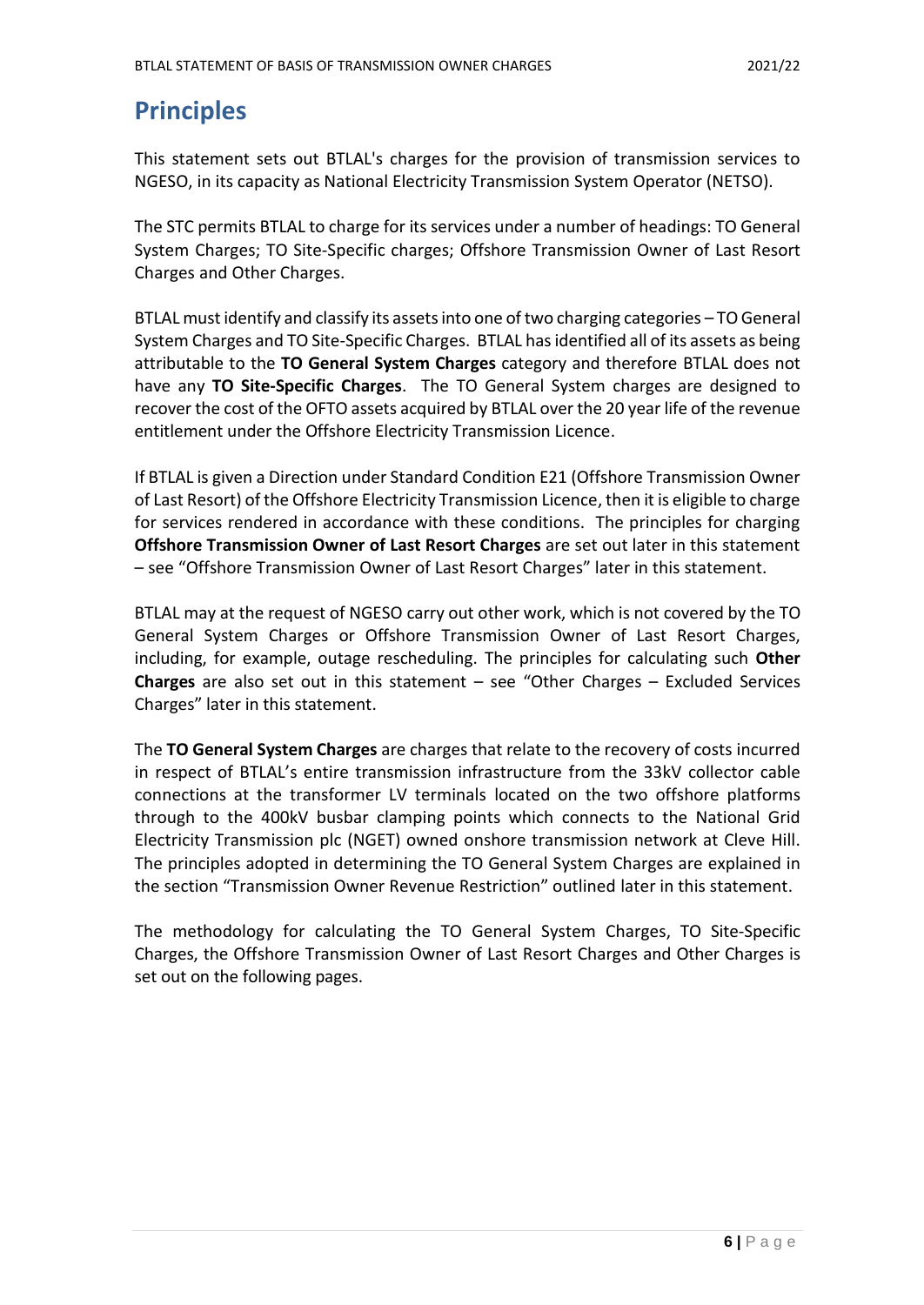#### **Transmission Owner Revenue Restriction (TO General System Charges)**

The Offshore Electricity Transmission Licence sets a restriction on BTLAL's **TO General System Charges**, as described below.

Amended Standard Condition E12 – J2 (Restriction of Transmission Revenue: Revenue from Transmission Owner Services) of BTLAL's Offshore Electricity Transmission Licence establishes the charge restriction that determines the allowed transmission owner revenue (OFTO<sub>t</sub>) that BTLAL may earn from its transmission owner services.

The formulae for the calculation of OFTO $<sub>t</sub>$  are set out in BTLAL's Licence. Values for</sub> certain parameters required to calculate charges for the 2021/2022 financial year (year t=9) are as specified in Appendix 1.

In the event of additional capacity being required from BTLAL the value of OFTO $<sub>t</sub>$  will be</sub> adjusted in accordance with the formulae set out in the Licence (Amended Standard Condition E12 - J4 (Restriction of Transmission Revenue: Annual Revenue Adjustments) and Standard Condition E17 (Obligations in relation to offers for connection etc.)).

#### **Transmission Owner Revenue Restriction (TO Site-Specific Charges)**

BTLAL does not expect to have any TO Site-Specific Charges.

TO Site-Specific Charges relate to costs associated with connections that are not recovered through TO General System Charges or Other Charges. BTLAL expects that the majority of the costs incurred in relation to connections would be recovered through TO General System Charges, with some related charges recovered as Other Charges. As a consequence, BTLAL is unlikely to invoice NGESO for any TO Site-Specific Charges.

#### **Offshore Transmission Owner of Last Resort Charges**

In the event that BTLAL is given a notice by the Authority under Standard Condition E21 (Offshore Transmission Owner of Last Resort), then BTLAL would be permitted to charge Offshore Transmission Owner of Last Resort Charges for transmission services provided in accordance with the direction of the Authority. These charges would be as set out and specified in a direction issued by the Authority to the OFTO in accordance with Standard Condition E21.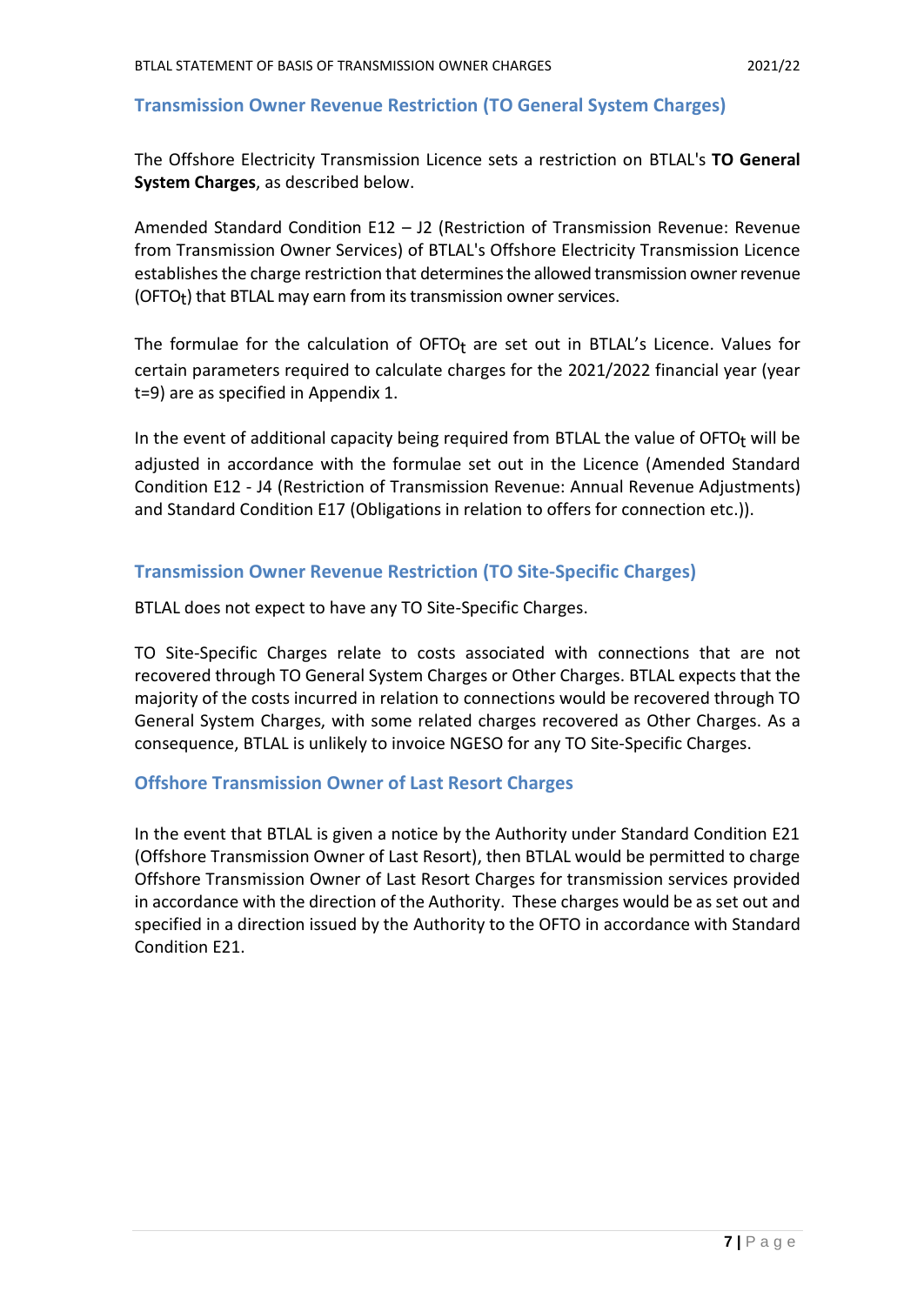#### **Other Charges – Excluded Services Charges**

Amended Standard Condition E12 –J10 (Excluded Services) permits BTLAL to charge NGESO for other services provided in addition to those services provided in BTLAL's capacity as Offshore Transmission Owner. No charges can be made to NGESO for any services in so far as they relate to the provision of services remunerated under charges for offshore transmission owner services in accordance with Amended Standard Condition E12 - J9 (Basis of Transmission Owner Charges). The basis for determining transmission owner charges is described above under the section "Transmission Owner Revenue Restriction".

Other charges - excluded services charges are permitted to be made in respect of:

- 1) The net costs reasonably incurred by BTLAL arising from any outage change at NGESO's request;
- 2) Costs arising from the processing of connection applications that might result in BTLAL's providing additional transmission system capability together with any feasibility studies as requested by NGESO; and
- 3) Costs of relocating electrical plant, wires and cables and associated works arising from a statutory obligation (other than under section 9 (2) of the Electricity Act 1989 imposed on the licensee).

The Other Charges relating to transmission services that can be levied on NGESO by BTLAL in any year are equal to the sum of the charges listed below net of any Interruption Charges (as defined in the STC) charged by NGESO to BTLAL.

#### **a) Application fees**

BTLAL will charge NGESO an application fee as set out in Appendix 2 at the time of each application for a new or modified connection to BTLAL's transmission system. The application fee is intended to cover the actual engineering costs and other expenses incurred by BTLAL in preparing an offer of terms, and are dependent upon the size, type and location of the proposed new or modified connection.

BTLAL will monitor and record the actual costs incurred in preparing an offer of terms and when the work has been completed, BTLAL will compare the actual costs incurred to the application fees charged to NGESO. In the event that there is a difference between the application fee and costs incurred this amount will be charged or refunded to NGESO as appropriate.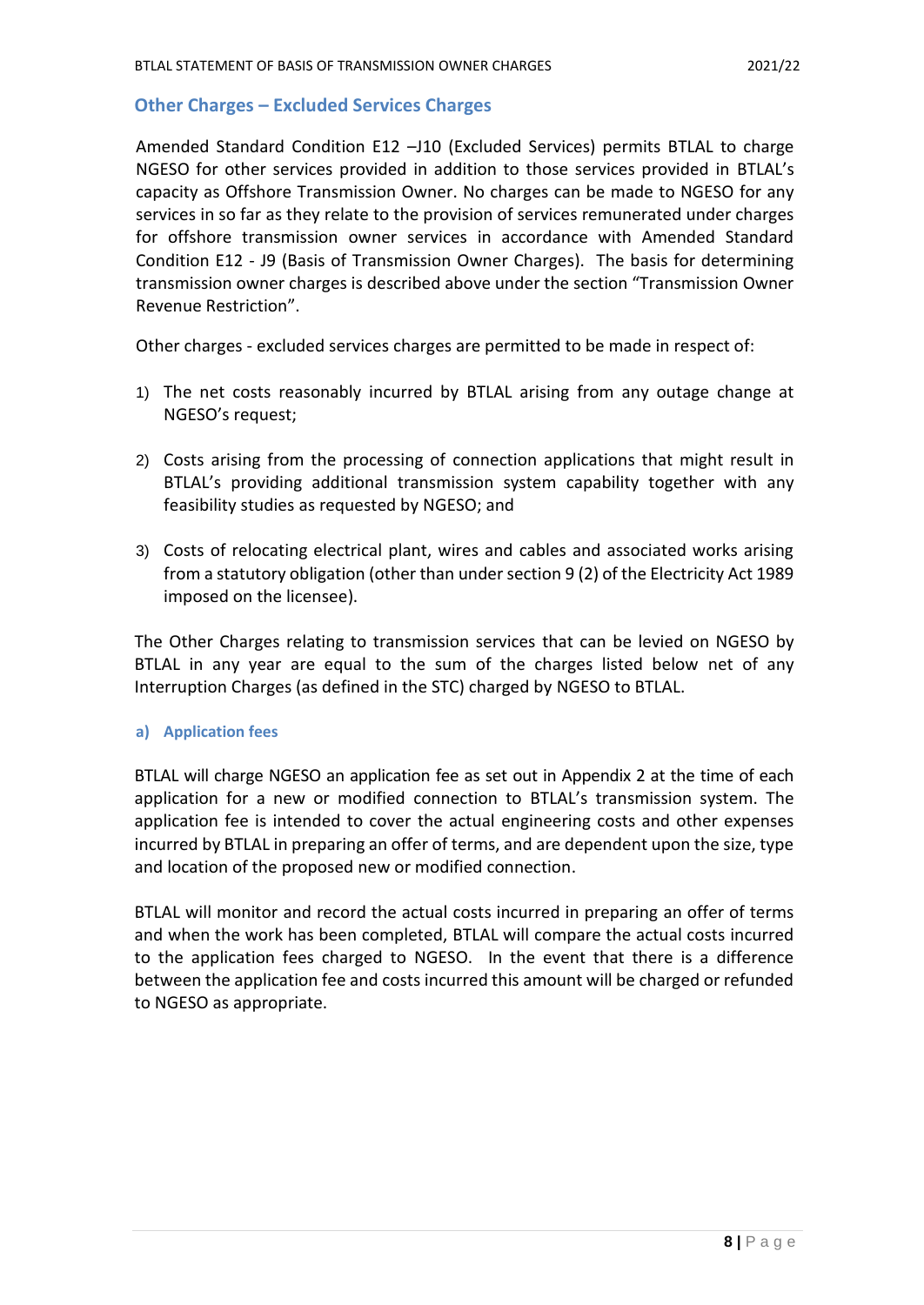#### **a) Application fees (continued)**

NGESO will be charged for the actual costs incurred by BTLAL in carrying out this work, based on BTLAL's market based charge-out rates as detailed in Appendix 3 to this statement.

Should NGESO notify BTLAL of changes in the planning assumptions after receipt of an application fee, BTLAL may levy an additional charge. In any event, whether an additional charge is levied or not, the actual costs incurred in preparing a revised connection will be charged to NGESO through the mechanism described above when the offer is completed.

If, in exceptional circumstances, NGESO makes an application which involves significant costs over and above those that would be normally expected (e.g. substantial system studies, specialist surveys, investigations) to process an offer of terms then BTLAL reserves the right to vary the applicable fee.

If, following completion of the works to which the application related, the incremental capacity incentive adjustment term (ICA<sub>t</sub>) in Amended Standard Condition E12 - J4 (Restriction of Transmission Revenue: Annual Revenue Adjustments) ("incremental capacity incentive") is adjusted so that the cost of the application is recovered through the TO General System Charges, then the application fee will be refunded to NGESO.

#### **b) Feasibility study fees**

If NGESO requests a feasibility study associated with alterations to or extension of BTLAL's network, a fee (the "advance fee") will become payable in advance of any engineering and out of pocket expenses incurred by BTLAL. The advance fee payable by NGESO will vary according to the size of the study and the amount of work expected and will be charged on the basis of the expected cost of completing the feasibility study.

Actual costs incurred will be based on the BTLAL's market based charge-out rates as shown in Appendix 3 and any other external costs incurred by BTLAL (e.g. travel & subsistence costs, specialist surveys, external consultants etc.) in completing the study. Where the actual engineering and out of pocket expenses incurred by BTLAL exceed the advance fee, BTLAL will issue an invoice for the excess. Conversely, where BTLAL does not use the whole of the advance, the balance will be refunded.

#### **c) Abortive works charges**

If as a result of a modification application, received after commencement of works, BTLAL is required to make amendment to the transmission construction works and BTLAL has previously carried out some or all of the works that are no longer required, then these works are defined as "abortive works". In such circumstances, NGESO shall be required to make a payment to BTLAL in respect of all fees, expenses and costs of whatever nature reasonably and properly incurred by BTLAL in respect of these abortive works for which BTLAL is responsible or may otherwise become liable in respect of the abortive works.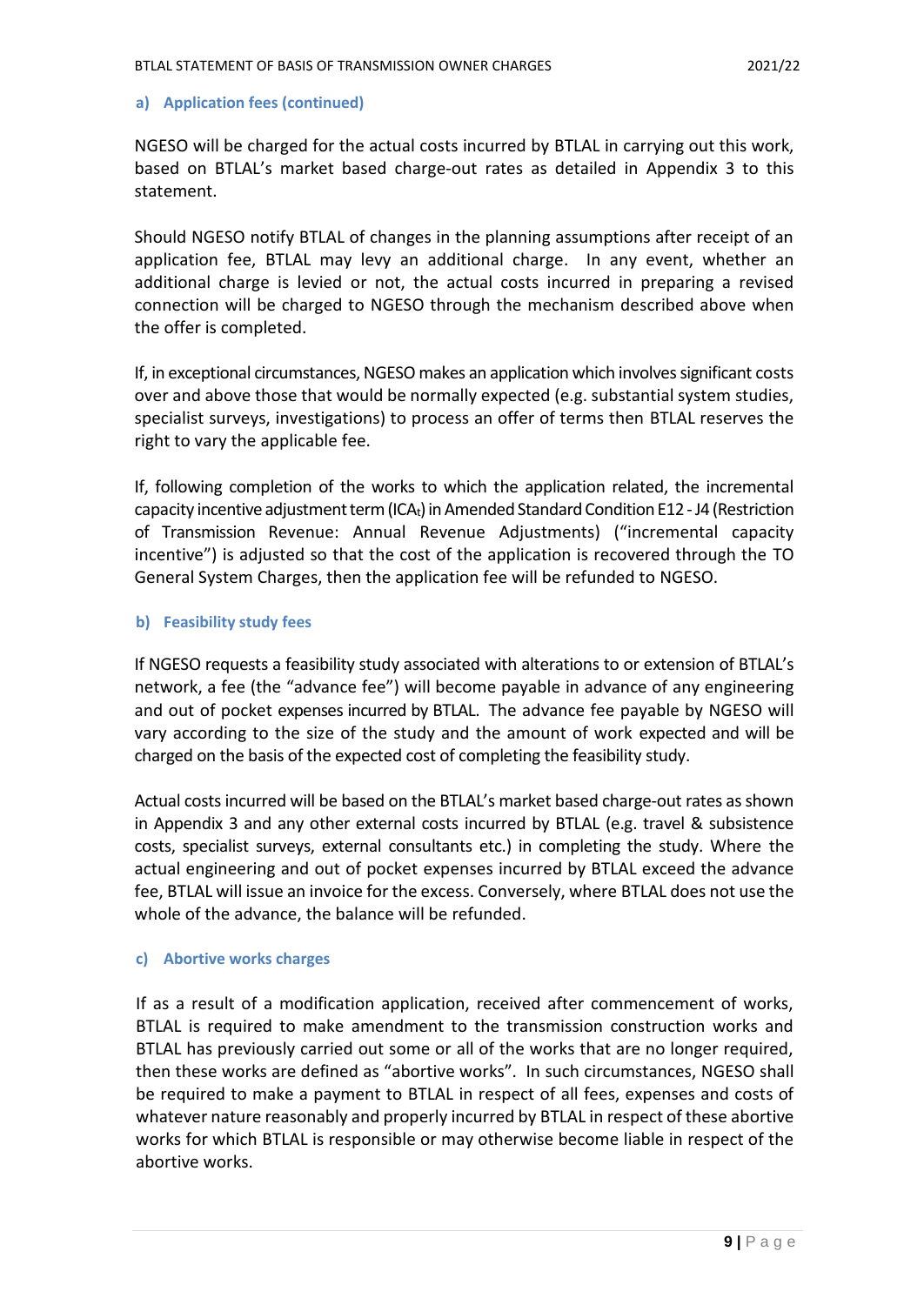#### **c) Abortive works charges (continued)**

Invoices will be raised on NGESO in respect of all reasonably incurred costs attributable to the abortive works.

If the abortive works result in an adjustment to the incremental capacity so that the cost, or part thereof, of the abortive works is recovered through the TO General System Charges, then the cost, or part thereof, previously charged to NGESO in respect of the abortive works will be refunded.

#### **d) De-energisation and disconnection charges**

Where NGESO wishes a supply to be permanently de-energised, a minimum of two business days' notice (or such other period as may be specified in the TO Construction Agreement and/or STC) to that effect should be given to BTLAL. BTLAL will then arrange to de-energise the supply. An additional charge will be made for this service if undertaken outside normal working hours in order to recover any additional costs for call-out or out-of-hours working.

Temporary de-energisation (and subsequent re-energisation) resulting from the failure by NGESO to comply with the terms of their relevant agreement, or carried out at the request of NGESO, will be charged for by BTLAL to NGESO based on the costs incurred by BTLAL.

If NGESO requests disconnection, this request must be made in writing.

#### **e) Charges for outage changes**

Where prearranged outages are rearranged at NGESO's request or where NGESO require additional services for planned or unplanned outages and these services are over and above the normal service provided under BTLAL's Operation and Maintenance Service Agreement (relevant details of which will be disclosed to NGESO on request), then additional charges will be made in respect of these additional services.

The additional charges levied on NGESO will reflect the reasonably incurred net costs incurred by BTLAL in accommodating NGESO's request and will be determined in accordance with STCP 11-3 "TO Outage Change Costing". BTLAL's charges to NGESO in respect of rearranged outages and/or additional services will include all net costs incurred by BTLAL and will relate directly to the activities required by NGESO. Where appropriate these costs will be based on the market based charge-out rates as shown in Appendix 3 to this statement.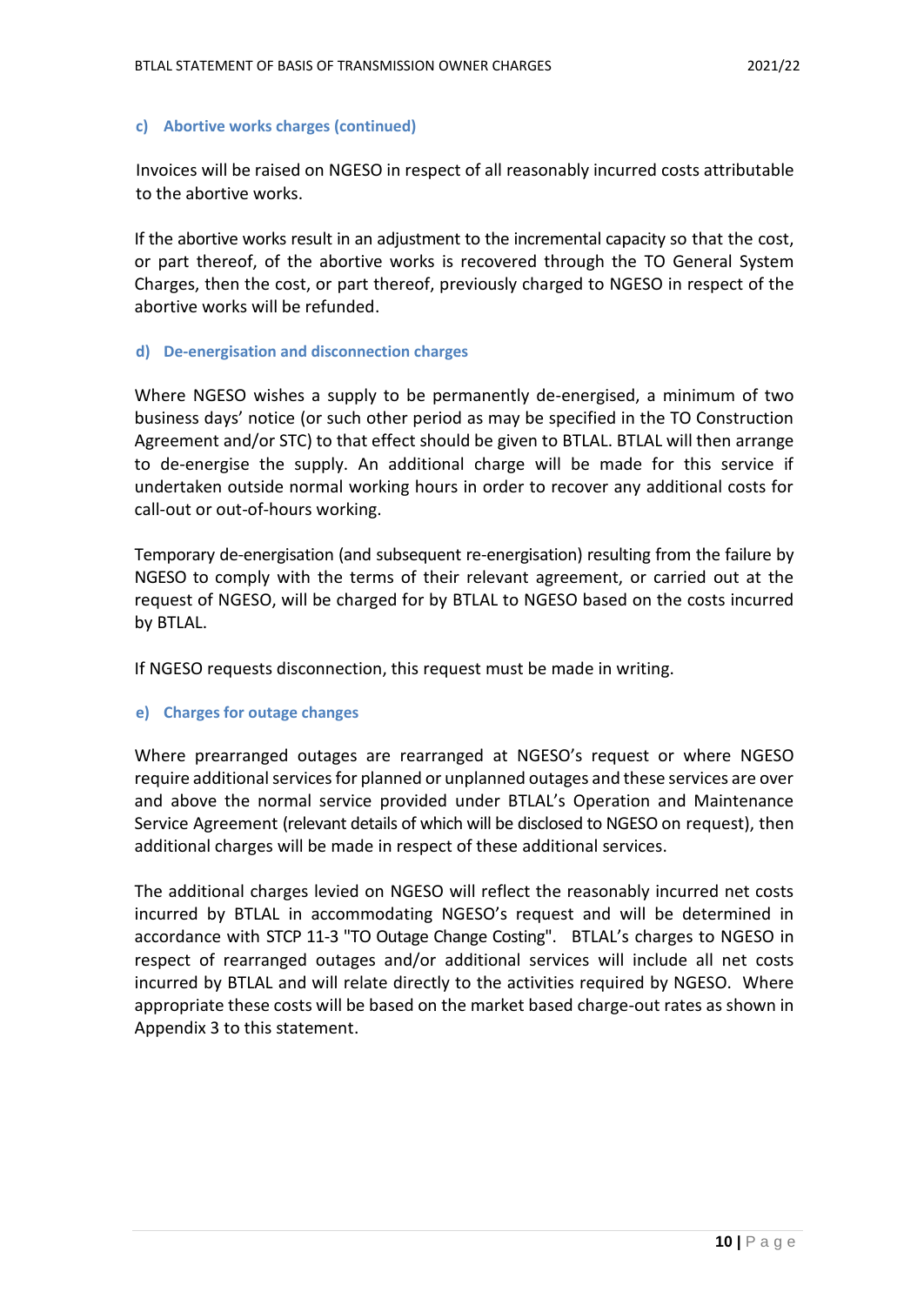**e) Charges for outage changes (continued)**

These costs include, but are not limited to:

- Demobilisation and remobilisation costs;
- Costs (including where appropriate, liquidated damages) of standing down or mobilising contractors until the rescheduled outage starts. Costs will be derived from contractors' invoices and, in the case of liquidated damages, from the relevant agreement(s);
- Costs of overtime working to reduce outage time so as to reduce NGESO's net costs in maintaining system security. Cost will be based on overtime hours worked on the particular outage;
- Additional waiting on weather costs for carrying out work at different times of year;
- Costs of installing additional equipment, as required, such as bypass arrangements;
- Revenue deductions (or increases) through the incentive mechanism that the OFTO may be subject to as a result of the outage changes.

Where an outage is rearranged at NGESO's request, BTLAL will use all reasonable endeavours to minimise the charge to NGESO by redeploying staff and/or contractors onto other work where this is reasonably practicable.

#### **f) Miscellaneous**

If NGESO should request BTLAL to carry out any other activity which is not covered by the TO General System Charges, TO Site-Specific Charges, Offshore Transmission Owner of Last Resort Charges, Interruption Charges, or the Other Charges specified above, BTLAL will provide terms for the requested work.

Any other service of a type not already referred to within this section where such a service is not part of the normal part of the offshore transmission business will be charged for based on BTLAL's market based charge-out rates shown in Appendix 3 together with any other external costs incurred.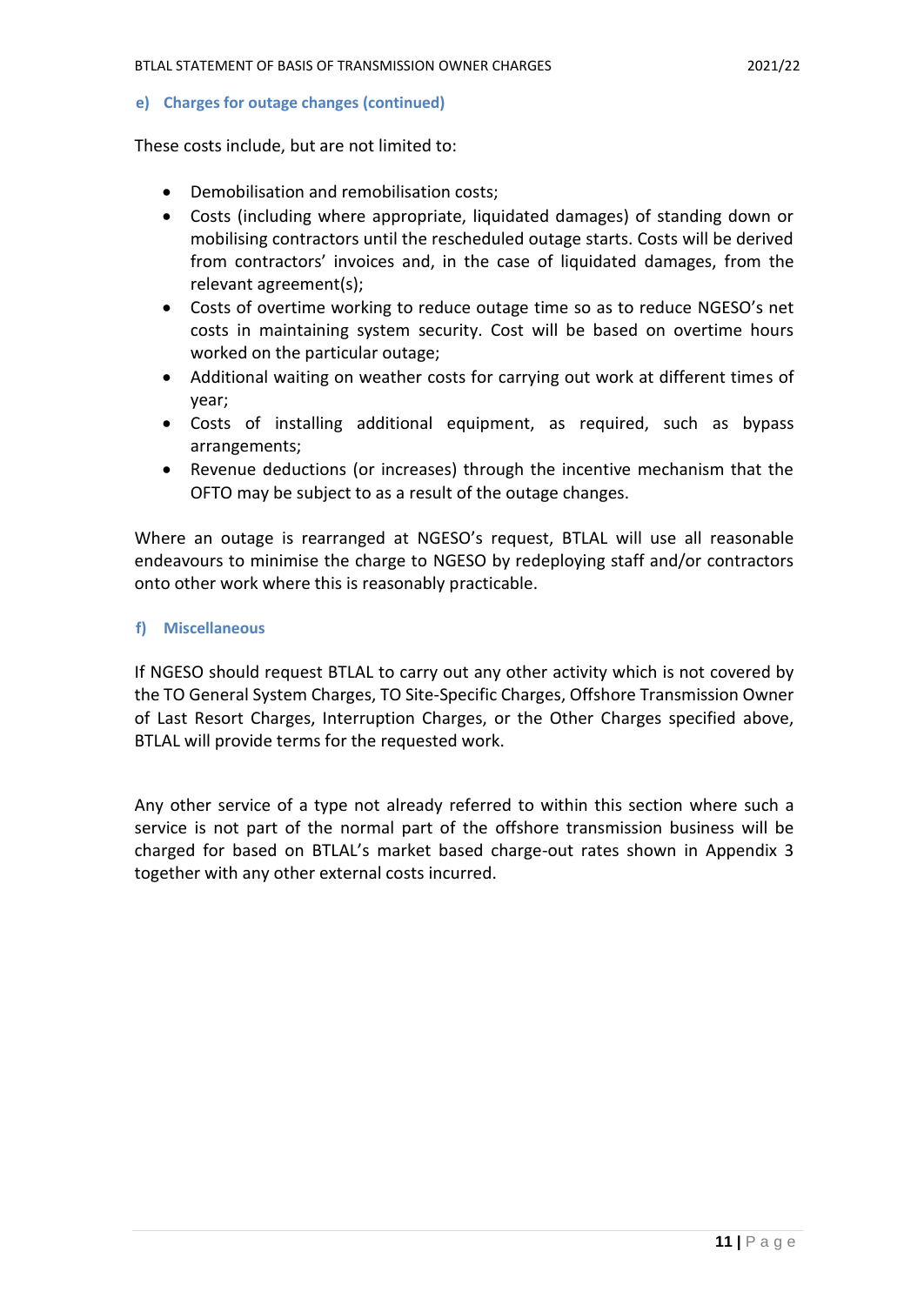### **GLOSSARY**

| Allowed transmission<br>owner revenue (OFTOt)              | The maximum revenue that BTLAL is permitted to earn from the<br>provision of transmission owner services, as determined by BTLAL's<br><b>Offshore Electricity Transmission Licence</b>                                                                                                                             |
|------------------------------------------------------------|--------------------------------------------------------------------------------------------------------------------------------------------------------------------------------------------------------------------------------------------------------------------------------------------------------------------|
| Authority                                                  | The Gas and Electricity Markets Authority (Ofgem)                                                                                                                                                                                                                                                                  |
| <b>BTLAL</b>                                               | Blue Transmission London Array Limited, the owner of the London Array<br>offshore transmission system                                                                                                                                                                                                              |
| kV                                                         | A unit equal to one thousand volts                                                                                                                                                                                                                                                                                 |
| <b>NGESO</b>                                               | National Grid Electricity System Operator Limited, the GB system<br>operator                                                                                                                                                                                                                                       |
| <b>NGET</b>                                                | National Grid Electricity Transmission plc, the owner of the onshore<br>electricity transmission system in England and Wales                                                                                                                                                                                       |
| Retail Price Index                                         | Means the general index of retail prices published by the Office for<br>National Statistics each month in respect of all items                                                                                                                                                                                     |
| <b>Offshore Electricity</b><br><b>Transmission Licence</b> | A licence issued by the Authority which permits an OFTO to participate in<br>the transmission of electricity.                                                                                                                                                                                                      |
| <b>STC</b>                                                 | System Operator Transmission Owner Code, which defines the high-level<br>relationship between the National Electricity Transmission System<br><b>Operator (NGESO) and Transmission Owners</b>                                                                                                                      |
| <b>STCP</b>                                                | System Operator Transmission Owner Code procedures                                                                                                                                                                                                                                                                 |
| <b>TO Construction</b><br>Agreement                        | An agreement between NGET and BTLAL pursuant to the STC                                                                                                                                                                                                                                                            |
| Transmission owner or<br>TO                                | BTLAL is the transmission owner of the London Array offshore<br>transmission system and is responsible for delivering transmission owner<br>services in accordance with the requirements of its Offshore Electricity<br>Transmission Licence and System Operator Transmission Code                                 |
| <b>Transmission system</b>                                 | Those assets that comprise BTLAL's entire transmission infrastructure<br>from the 33kV collector cable connections at the transformer LV<br>terminals located on the two offshore platforms through to the 400kV<br>busbar clamping points which connects to NGET's onshore transmission<br>network at Cleve Hill. |
| <b>OFTO</b>                                                | <b>Offshore Transmission Owner</b>                                                                                                                                                                                                                                                                                 |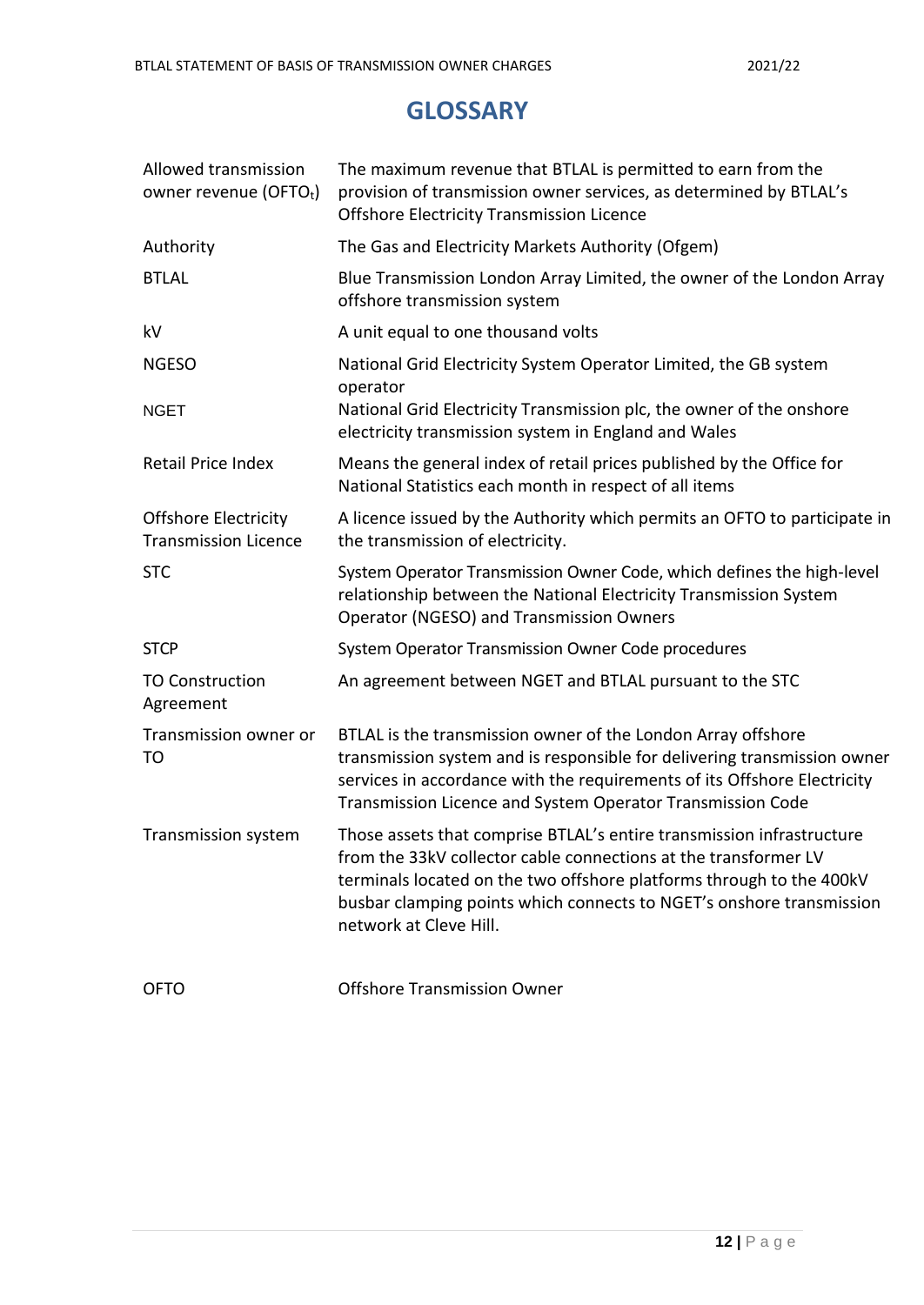### **APPENDIX 1**

# **Charging parameters for 2021/2022**

The parameters outlined in the table below are set out in the Amended Standard Conditions of the Licence, specifically in:

E12 - J1 (Restriction of Transmission Revenue: Definitions)

E12 - J2 (Restriction of Transmission Revenue: Revenue from Transmission Owner Services)

E12 - J3 (Restriction of Transmission Revenue: Allowed Pass-through Items); and

E12 - J4 (Restriction of Transmission Revenue: Annual Revenue Adjustments).

| Parameter                                                                 | Value                                                                                                                                                                                                                              |
|---------------------------------------------------------------------------|------------------------------------------------------------------------------------------------------------------------------------------------------------------------------------------------------------------------------------|
| Tender Relevant Year                                                      | Financial year ended 31 March 2014 (this is t=1)                                                                                                                                                                                   |
| <b>Relevant Year</b>                                                      | Financial year ending 31 March 2022 (this is t=9)                                                                                                                                                                                  |
| BR <sub>9</sub> (base transmission revenue)                               | £42,235,822 (Reflects MRA in accordance with<br>Amended Standard Condition E12-A2)                                                                                                                                                 |
| PR <sub>9</sub> (proportion of revenue term)                              | $PR9=1$                                                                                                                                                                                                                            |
| RIT <sub>9</sub> (revenue indexation adjustment)                          | RIT <sub>9</sub> =1.20515970515971                                                                                                                                                                                                 |
|                                                                           | $RIT_9 = (1+RPI_9)^*RIT_8$                                                                                                                                                                                                         |
|                                                                           | Where:<br>$RIT_8 = 1.19164619164619$ ; and<br>RPI <sub>9</sub> = 0.01134020618557                                                                                                                                                  |
|                                                                           | RPI <sub>9</sub> is the percentage change, expressed as a decimal<br>number, between:<br>1. The retail price index number for the month<br>of September 2019; and<br>2. The retail price index for the month of<br>September 2020. |
|                                                                           | For the avoidance of doubt:<br>RIT <sub>9</sub> applies to charges in the year from 1 April 2021<br>to 31 March 2022; and<br>RIT <sub>8</sub> applies to charges in the year from 1 April 2020<br>to 31 March 2021.                |
| (performance<br>availability<br>PA <sub>9</sub><br>revenue<br>adjustment) | $PA_9 = £1,878,605$ (being the annual revenue<br>adjustment derived in accordance with Amended<br>Standard Condition E12-J4)                                                                                                       |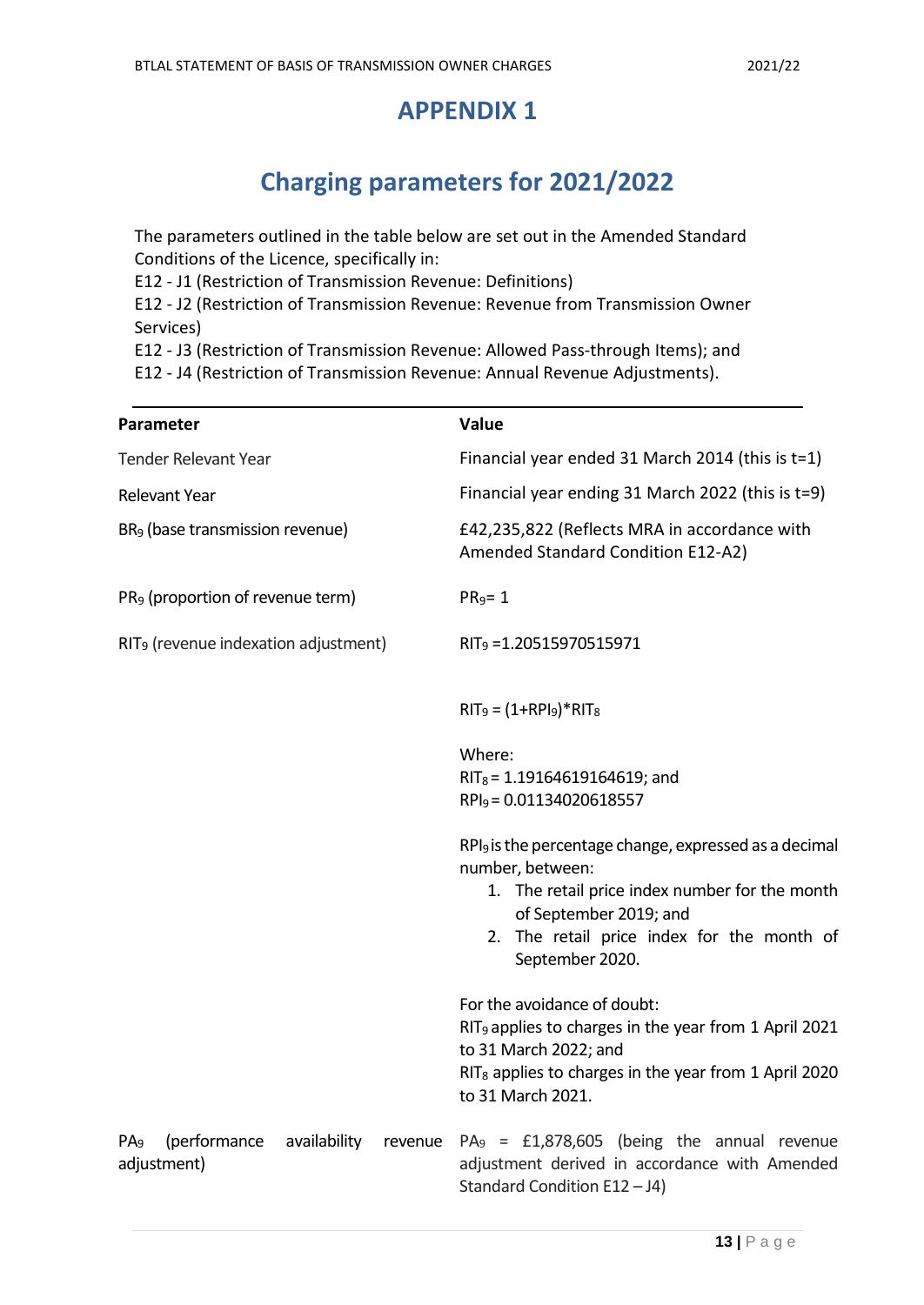| Parameter                                                                               | Value                                                                                                                                                                                                                               |
|-----------------------------------------------------------------------------------------|-------------------------------------------------------------------------------------------------------------------------------------------------------------------------------------------------------------------------------------|
| LF <sub>9</sub> (licence fee cost adjustment)                                           | $LF9 = £0$                                                                                                                                                                                                                          |
|                                                                                         | (Zero licence fees to Transmission Owners in most<br>circumstances; see clause 3.4 of Ofgem document<br>"Offshore Transmission Tender Guidance Note:<br>Generic Offshore Transmission Owner (OFTO)<br>Licence (3 September 2010)"). |
| RB <sub>9</sub> (network rates)                                                         | $RB9 = £565,760$ being the network rates based on<br>a rateable value of £1,105,000 as provided by the<br>valuation office and applying the non-domestic<br>rate multiplier of 51.2p in the £.                                      |
| CEL <sub>9</sub> (Crown Estate lease cost adjustment)                                   | $CEL9 = £1$ (if demanded)                                                                                                                                                                                                           |
| DC <sub>9</sub> (decommissioning cost adjustment)                                       | $DC_9 = £0$                                                                                                                                                                                                                         |
| IAT <sub>9</sub> (income adjusting event revenue $IAT_9 = EO$                           |                                                                                                                                                                                                                                     |
| adjustment)                                                                             |                                                                                                                                                                                                                                     |
| TPD <sub>9</sub> (temporary physical disconnection TPD <sub>9</sub> = £0<br>payment)    |                                                                                                                                                                                                                                     |
| TCA <sub>9</sub> (tender fee cost adjustment)                                           | $TCA9=f0$                                                                                                                                                                                                                           |
| MCA <sub>9</sub> (Marine and Coastal Act 2009 cost MCA <sub>9</sub> = £0<br>adjustment) |                                                                                                                                                                                                                                     |
| K <sub>9</sub> (revenue restriction correction factor)                                  | $K_9 = \pounds (48, 714)$                                                                                                                                                                                                           |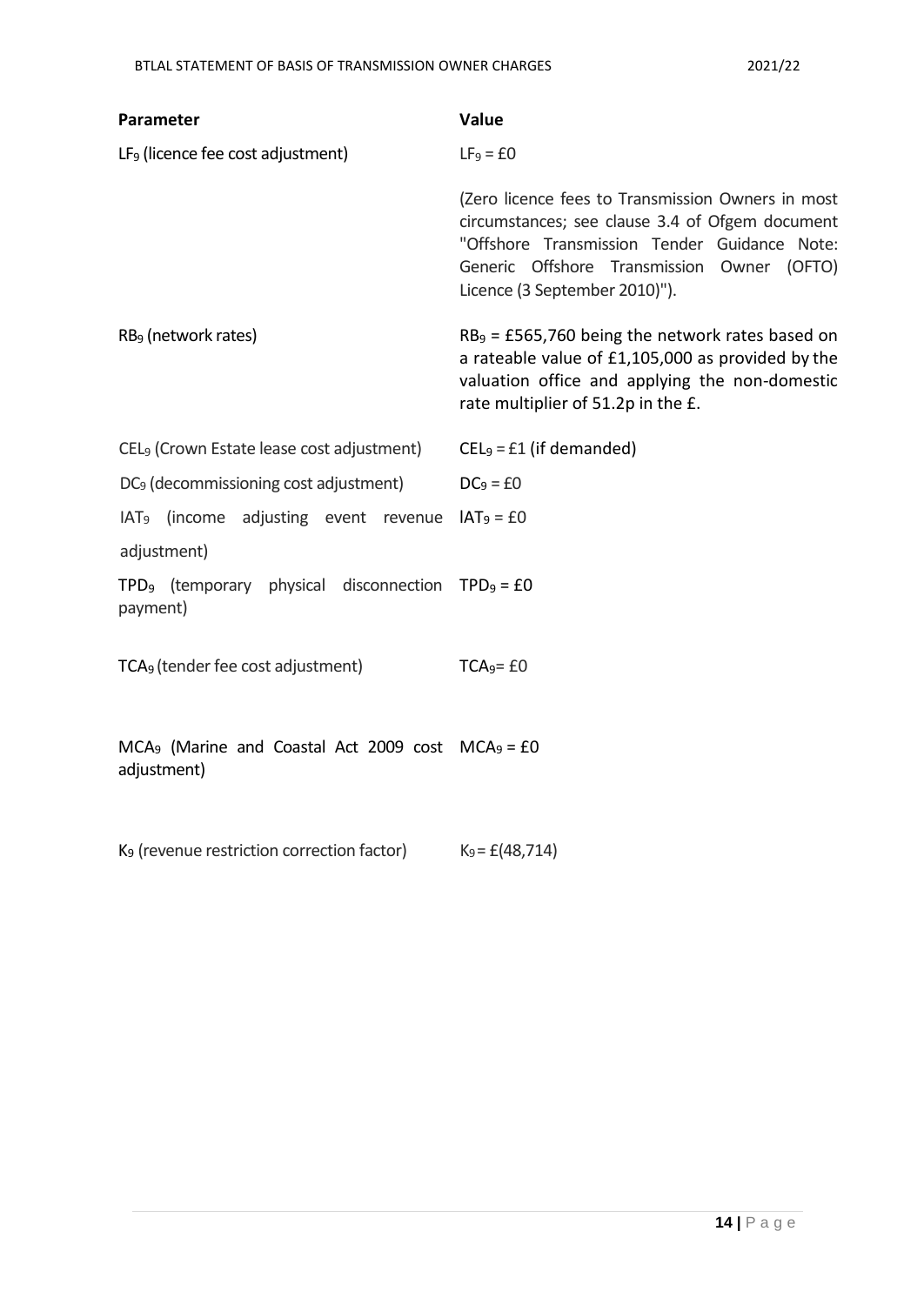## **APPENDIX 2**

# **Application fees**

| <b>Connection or modification size</b> | <b>Application fee</b>                                   |
|----------------------------------------|----------------------------------------------------------|
| $ 0-10$ MW                             | £129k                                                    |
| 10-100 MW                              | £156k                                                    |
| $\geq$ 100 MW                          | To be determined in the event of such an<br>application. |

All application fees are subject to VAT at the prevailing rate.